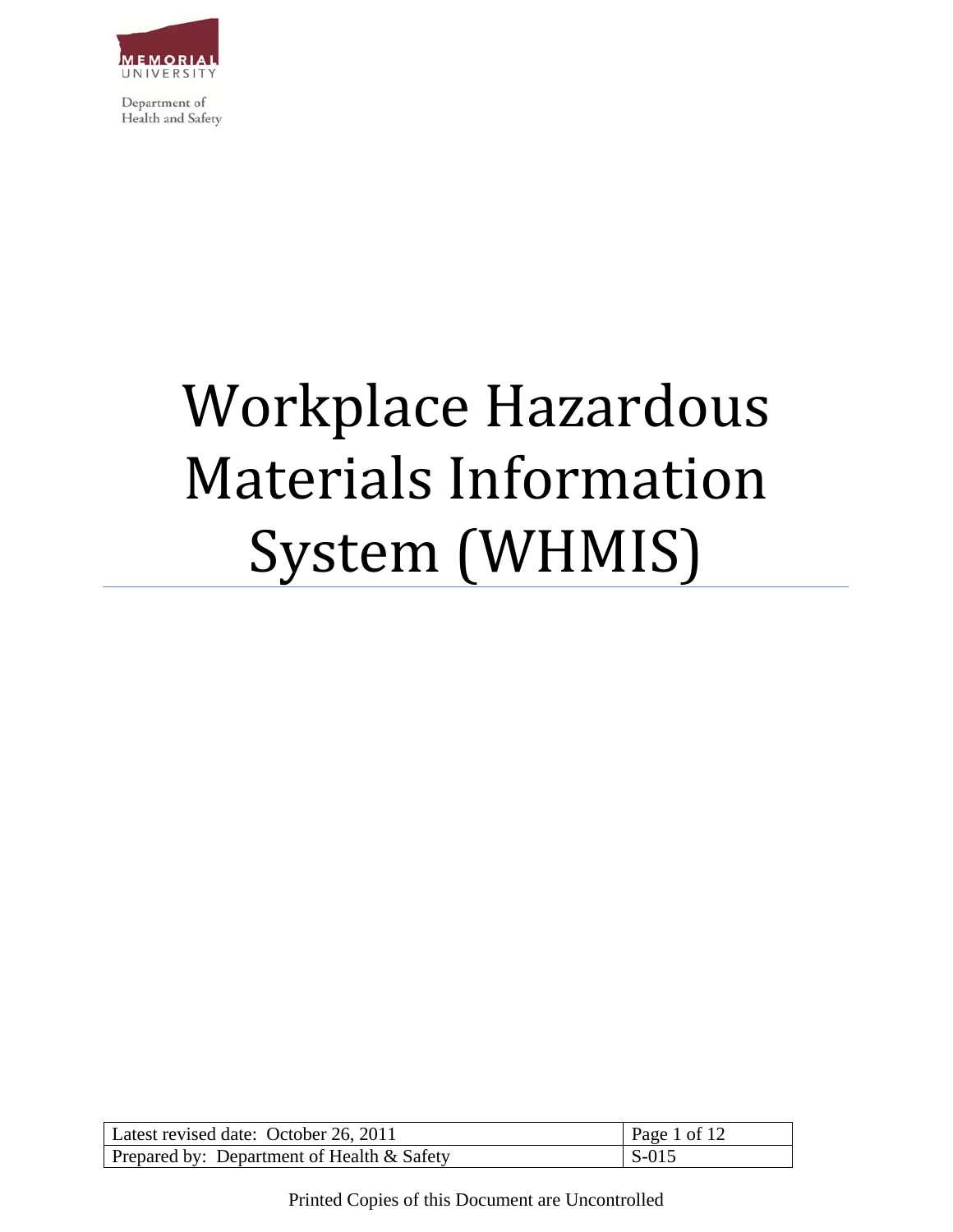

## **1.0 Introduction**

Memorial University shall keep under constant review the use or presence of chemical substances at the workplace which may be hazardous to the health or safety of workers, and shall, wherever and so far as is reasonably practicable, substitute a safe or less hazardous substance.

#### **2.0 Scope**

The Workplace Hazardous Materials Information System or WHMIS is a nation-wide system intended to help reduce the likelihood of disease or injury in the workplace due to exposure to hazardous materials. The WHMIS legislation provides employees, employers and suppliers nationwide with specific information about hazardous materials known in the legislation as "controlled products". The three main areas of concentration for Memorial University's WHMIS program will cover Product Labeling, Material Safety Data Sheets, and Worker Training.

#### **3.0 WHMIS - Hazard Classification**

3.1 Controlled Product

WHMIS defines a hazardous material as a pure substance or mixture which meets or exceeds legislated criteria. Under WHMIS, hazardous materials are referred to as "Controlled Substances".

#### 3.2 Exclusions

If a substance does not meet the hazard criteria set out in the Controlled Products Regulations under the Hazardous Products Act (Canada), it is not controlled under WHMIS and does not have to be included in the supplier labeling and MSDS processes.

#### **4.0 Classes of Hazards**

4.1 There are 6 basic hazard classes. Divisions are provided in some classes. Suppliers and employers are responsible for ensuring that each material and its ingredients are identified and evaluated for potential physical hazards (i.e., flammability, corrosiveness). (Note that some substances fall under more than one class of WHMIS.)

Toxic and infectious ingredients must be identified on a container label to facilitate monitoring and protect the health of workers.

| Latest revised date: October 26, 2011      | Page 2 of 12 |
|--------------------------------------------|--------------|
| Prepared by: Department of Health & Safety | S-015        |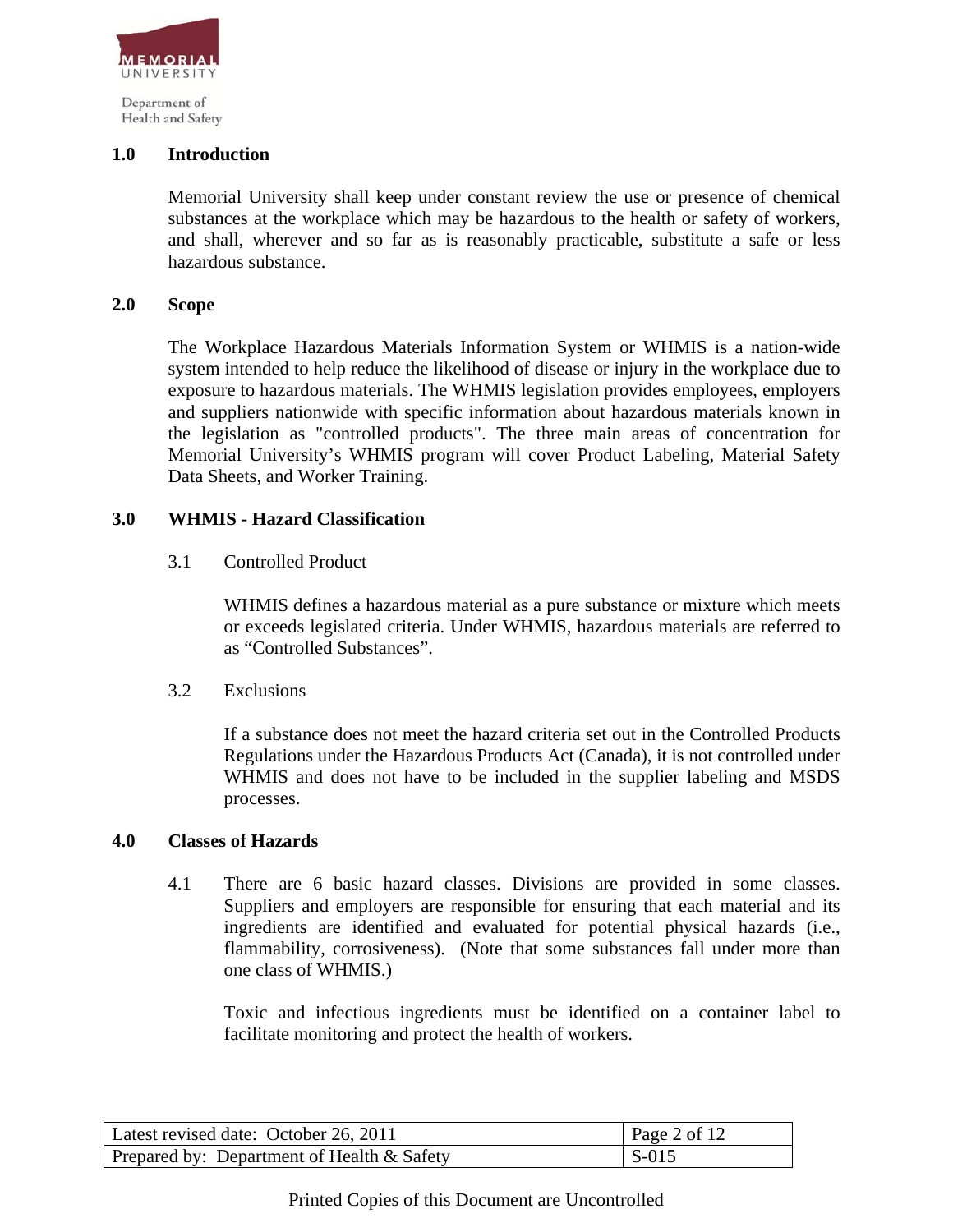

The Hazard Classes and Divisions are:

4.1.1 A. Compressed Gas

# 4.1.2 B. Flammable and Combustible Materials including:

- 1. Flammable Gases
- 2. Flammable Liquids
- 3. Combustible Liquids
- 4. Flammable Solids
- 5. Flammable Aerosols
- 6. Reactive Flammable Materials
- 4.1.3 C. Oxidizing Materials

## 4.1.4 D. Poisonous and Infectious Material

- 1. Materials causing immediate and serious toxic effects
- 2. Material causing other toxic effects
- 3. Bio-hazardous infectious material
- 4.1.5 E. Corrosive Material
- 4.1.6 F. Dangerously Reactive Material

## **5.0 Examples**

5.1 Class A includes any product, material or substance contained under pressure including compressed gases, dissolved gases, or gases liquefied by compression or refrigeration. Class A products are recognized by the following symbol:



Examples

- 5.1.1 Non-liquefied  $N_2 \&$  Air
- 5.1.2 Liquefied under pressure Butane
- 5.1.3 Liquefied under refrigeration  $N_2(l)$ , He(l)
- 5.1.4 Dissolved gas Acetylene in Acetone (welding)

| Latest revised date: October 26, 2011      | Page 3 of 12            |
|--------------------------------------------|-------------------------|
| Prepared by: Department of Health & Safety | $\mathsf{S}\text{-}015$ |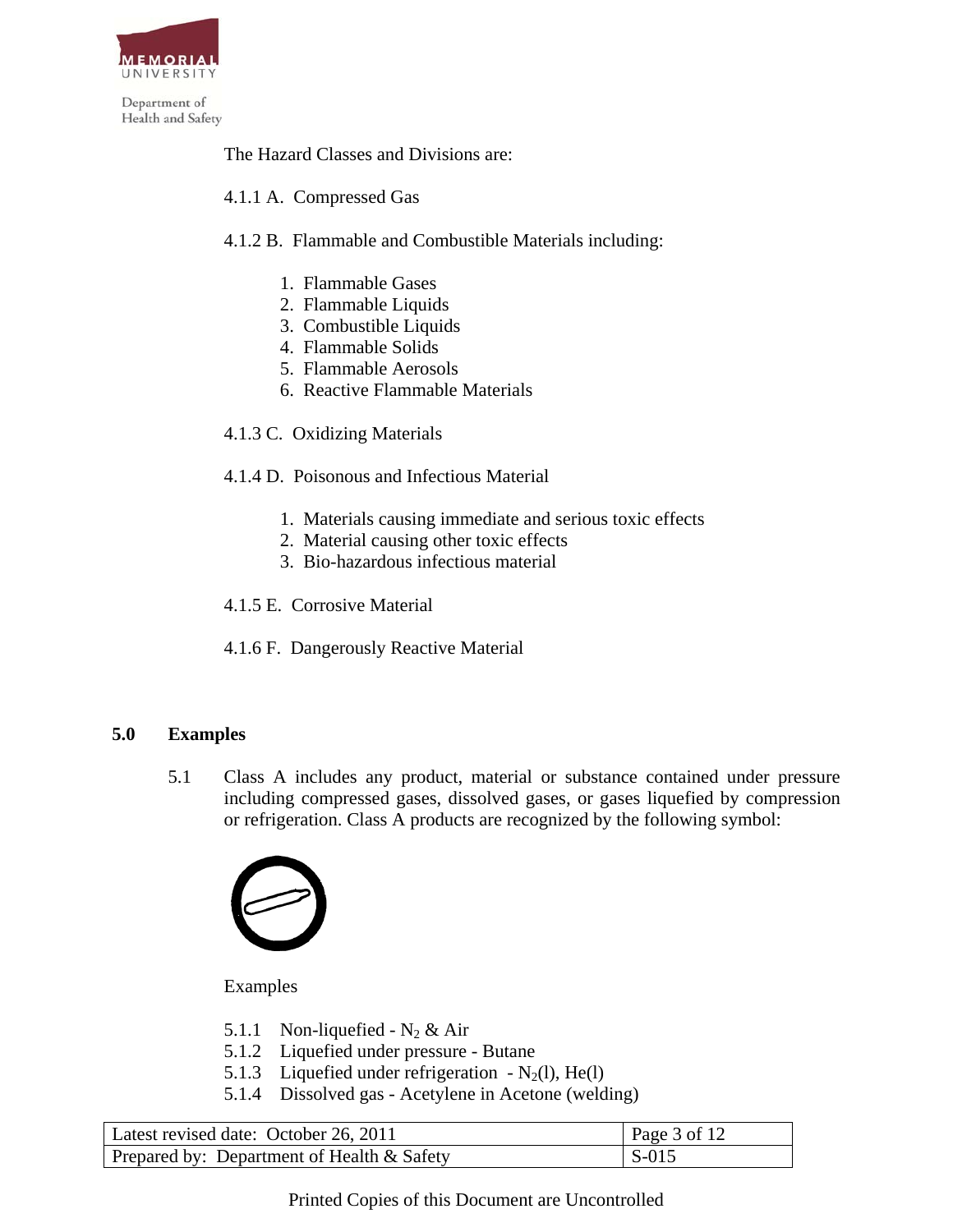

5.2 Class B. Flammable and Combustible Material. Class A products are recognized by the following symbol:



- 5.2.1 Six Divisions are prescribed in Class B.
	- 1. Flammable Gases flammable mixture with air
	- 2. Flammable Liquids flash point less than  $37.8^{\circ}$ C
	- 3. Combustible Liquids flash point between  $37.8^{\circ}$ C and  $93.3^{\circ}$ C
	- 4. Flammable Solids friction, retained heat from manufacturing or processing, ignites readily.
	- 5. Flammable Aerosols
	- 6. Reactive Flammable Material spontaneously combustible, emits flare gas, or spontaneously combustible with water or water vapour
- 5.2.2 Flammable Gases Compressed Gases which form flammable mixtures in air either at a concentration of 13% or less by volume or over a concentration range greater than 12% by volume.

Example-Butane (liquefied under pressure)

5.2.3 Flammable Liquids - Liquid products with a flash point less than  $37.8^{\circ}$ C  $(100^{\circ}$ F) Note: The flash point of a liquid is the minimum temperature at which vapour from the liquid will ignite in the presence of an ignition source.

Examples-Benzene, Gasoline

5.2.4 Combustible Liquids - Liquids having a flash point of  $37.8^{\circ}$ C (100 $^{\circ}$ F) or greater but less than  $93.3^{\circ}$ C (200 $^{\circ}$ F)

Example - Kerosene

5.2.5 Flammable Solids - Solids that are liable to cause fire through friction or through heat retained from manufacturing or processing, that can be readily ignited and burn so vigorously and persistently that they create a

| Latest revised date: October 26, 2011        | Page 4 of $12$          |
|----------------------------------------------|-------------------------|
| Prepared by: Department of Health $&$ Safety | $\mathsf{S}\text{-}015$ |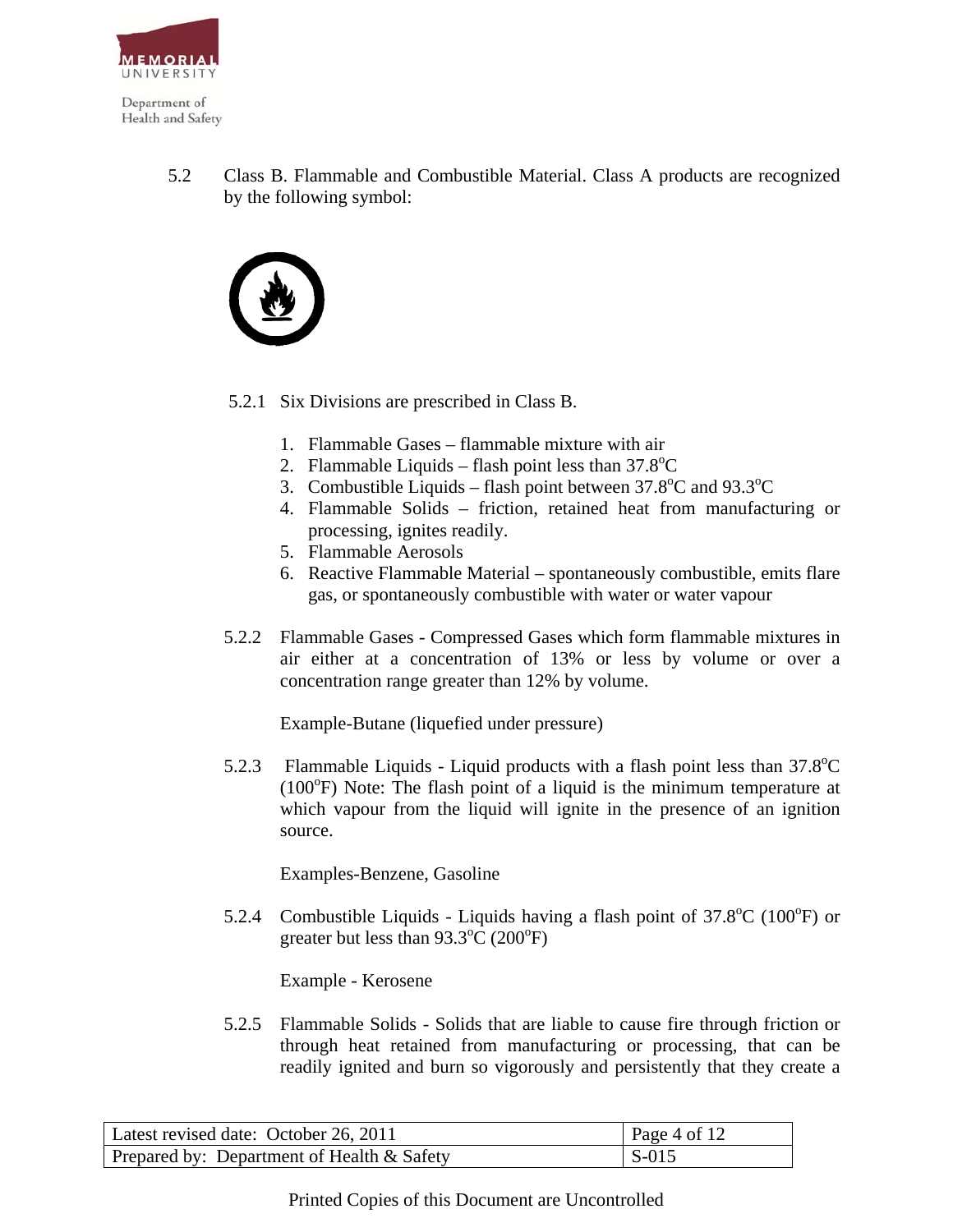

> hazard, or that ignite and burn with a self-sustained flame at a rate greater than 0.254 cm (0.1 inches) per second

> Examples - White phosphorous, various magnesium alloys, Hexamine, Zirconium

5.2.6 Flammable Aerosols - Any product packaged in an aerosol container that produces a flame projection at full valve opening or a flashback at any valve opening when tested according to the method in schedule VI of the Controlled Products Regulations

Examples - Propane, Butane, Isobutane, Ether

5.2.7 Reactive Flammable Materials - Any product that is spontaneously combustible and liable to spontaneous heating during use or liable to heat in contact with air to the point where it begins to burn. Also, is dangerous when wet and emits dangerous quantities of flammable gas or becomes spontaneously combustible upon contact with water or water vapour.

Examples - Aluminum Alloy Compounds, Metallic Sodium, Lithium Oxide, Lithium Aluminum Hydride

 5.3 Class C. Oxidizing Material – Oxidizing material is recognized by the following symbol:



A product meets the criteria for Class C. if it meets either of:

5.3.1. It causes or contributes to combustion of other material by yielding oxygen whether or not the product is combustible itself.

Examples - Nitrates, Nitrites, Bromates, Chlorates, Dichromates, Hypochlorites, Perchlorates, Permanganates, Nitric Acid

5.3.2 It is an organic peroxide

Examples – Benzoyl Peroxide, various organic Peroxy Esters, Organic Hydroperoxides

5.4 Class D. Poisonous and Infectious Material

| Latest revised date: October 26, 2011        | Page 5 of 12 |
|----------------------------------------------|--------------|
| Prepared by: Department of Health $&$ Safety | l S-015      |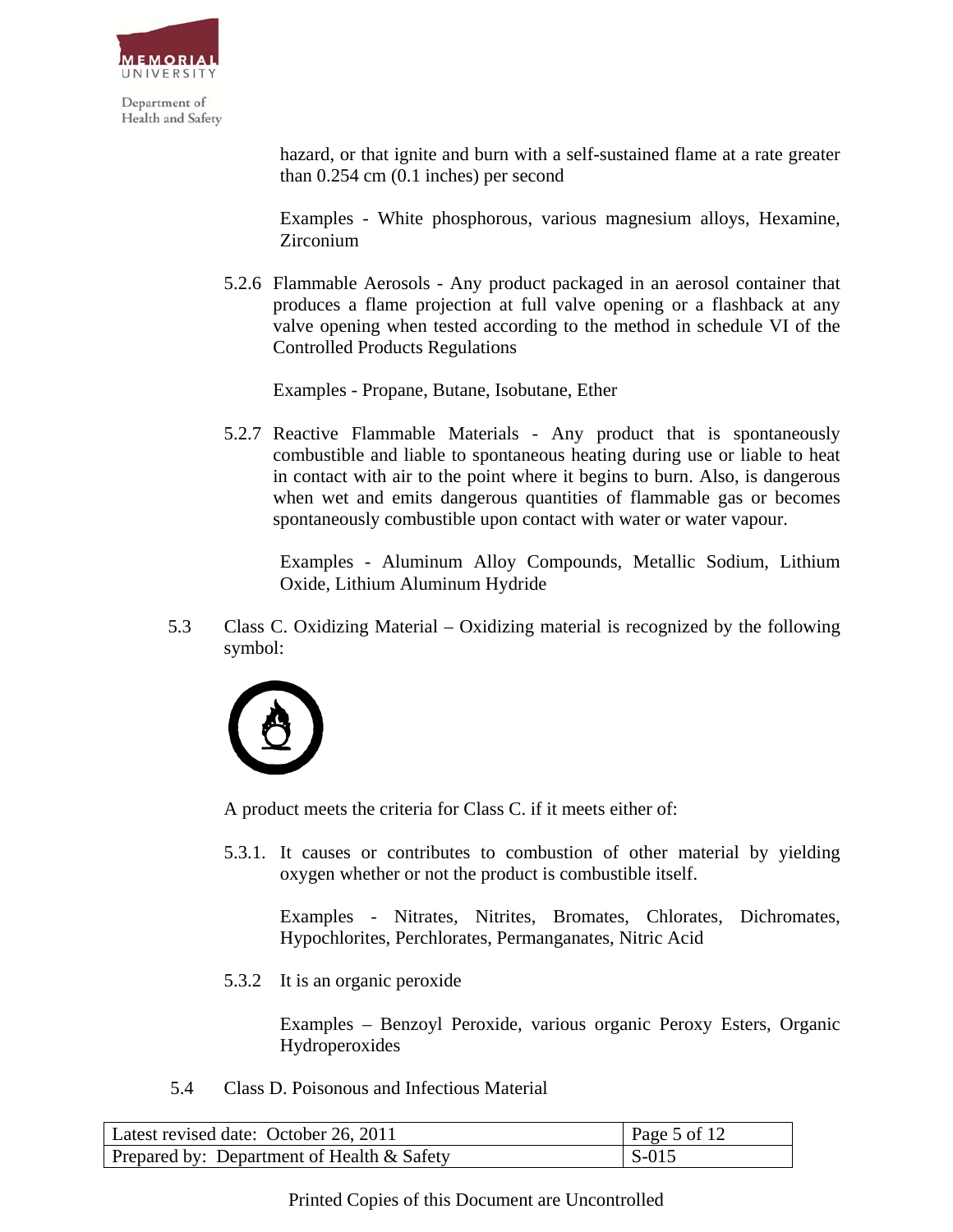

There are 3 Divisions prescribed in Class D and each Division has its own Symbol.

- 5.4.1. Materials causing immediate and serious toxic effects. There are two Subdivisions within Division 1. Poisonous and Infectious Material is recognized by the following symbol:
	- 1) Very Toxic Material
	- 2) Toxic Material



Example - Ammonia, Methanol

- 5.4.2. Materials causing other toxic effects. There are two Subdivisions within Division 2 including pure substances and tested mixtures. Materials classified as other toxic are recognized by the following symbol:
	- 1. Very Toxic Material
	- 2. Toxic Material



Example – Asbestos, Chromates

 5.4.3 Bio-hazardous Infectious Material Division applies to organisms such as viruses, bacteria, fungi, etc.

Materials classified as biohazardous infectious material are recognized by the following symbol:



| Latest revised date: October 26, 2011         | Page 6 of 12  |
|-----------------------------------------------|---------------|
| Prepared by: Department of Health $\&$ Safety | $\vert$ S-015 |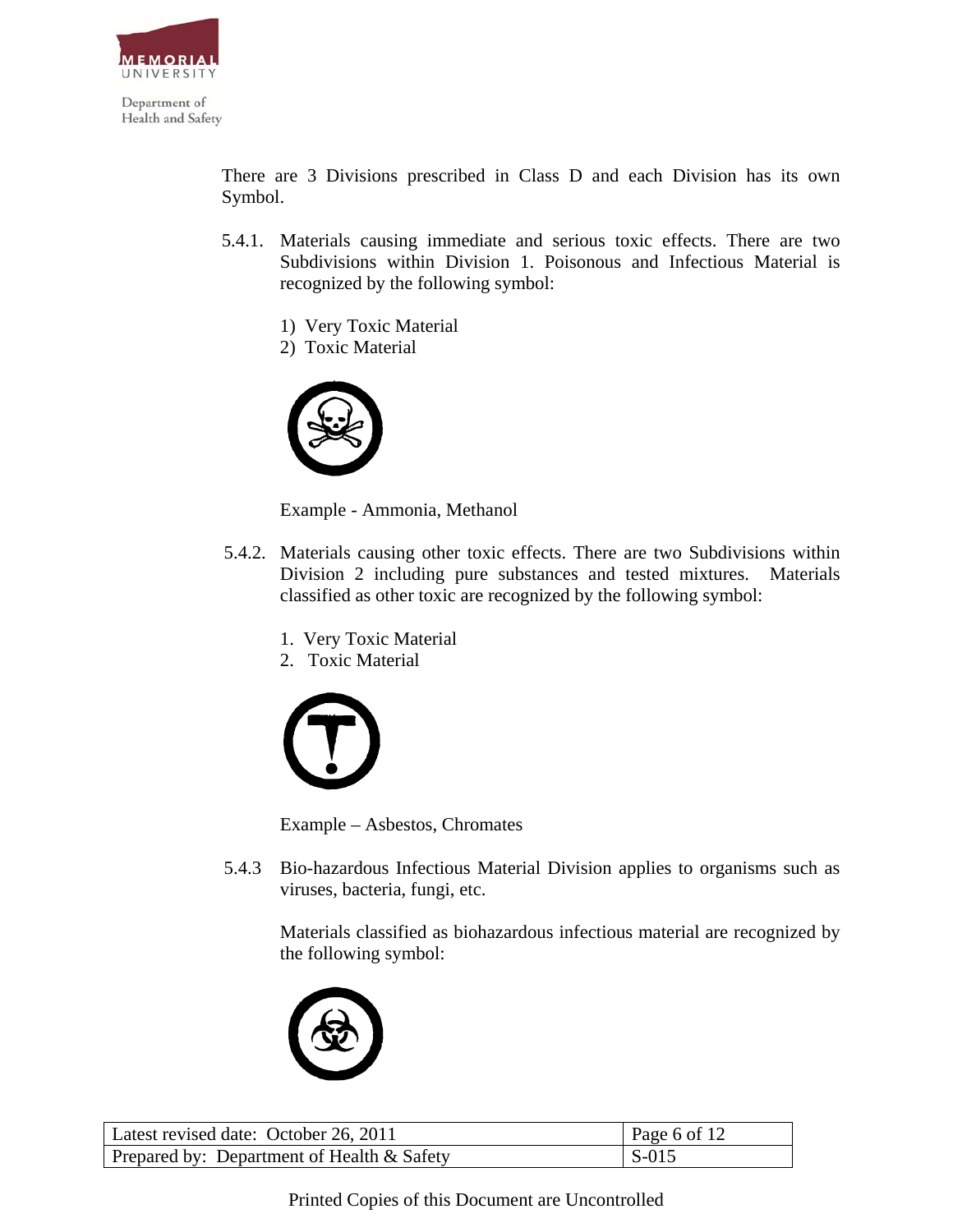

Example - Contaminated Blood Products, Viruses

5.5 Class E. Corrosive Material

There are three basic types of Corrosive Material

- 5.5.1 Corrosion of Metals
- 5.5.2 Corrosive effects on human skin
- 5.5.3 Those products under the Transportation of Dangerous Goods Legislation. (Class 2.4 and 8 TDG)

Corrosive Materials are recognized by the following symbol:



Example - Hydrochloric Acid, Sodium Hydroxide

| Latest revised date: October 26, 2011         | Page 7 of 12 |
|-----------------------------------------------|--------------|
| Prepared by: Department of Health $\&$ Safety | $S-015$      |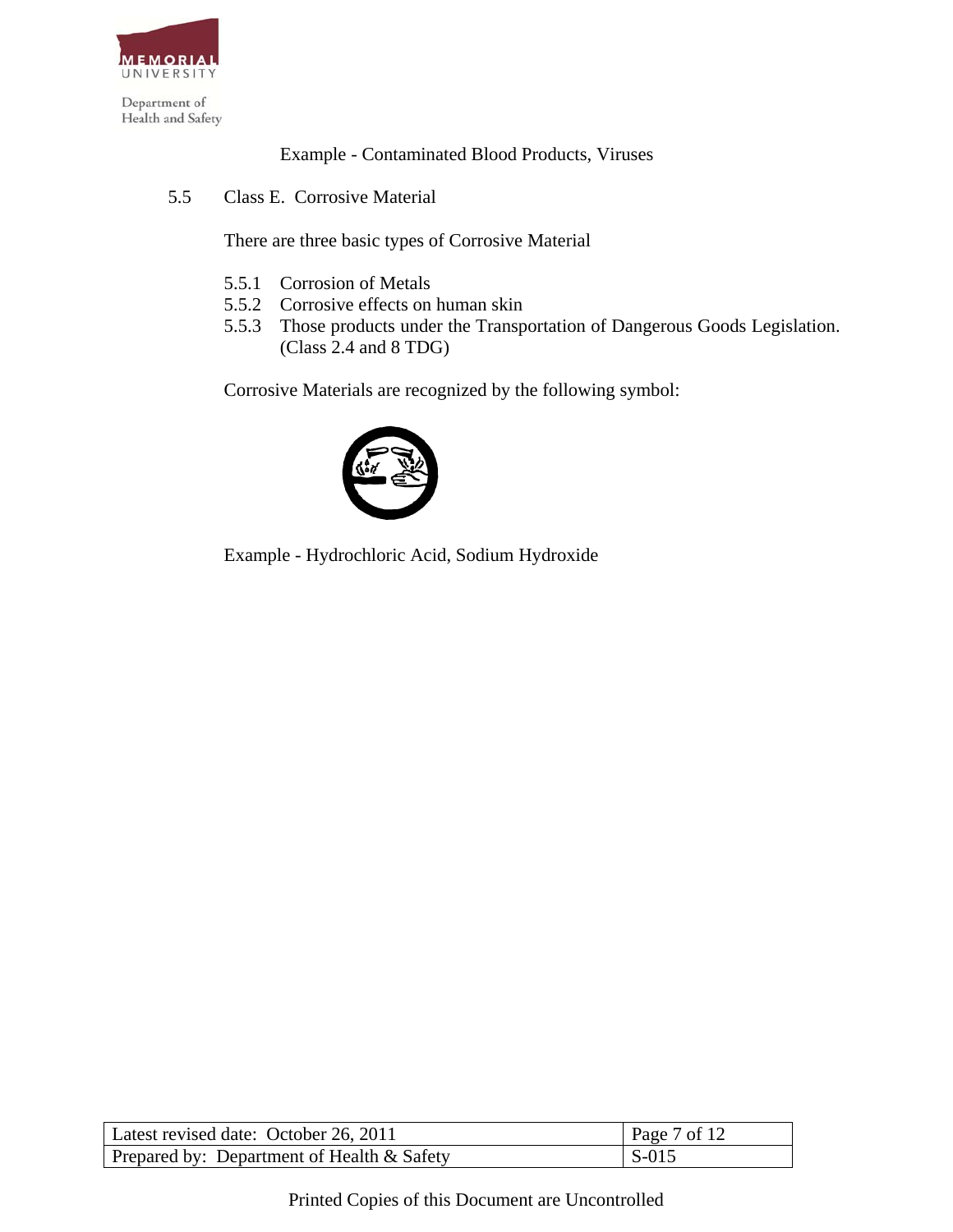

# 5.6 Class F. Dangerously Reactive Material

A product, material, or substance is included in this class if it meets one or more of the following criteria.

5.6.1 It undergoes vigorous polymerization, decomposition, or condensation. For example: 1, 3 Butadiene will undergo hazardous self-polymerization unless inhibitors are added to prevent the process from occurring.

Polymerization is a chemical reaction in which one or more small molecules combine to form large molecules. A hazardous polymerization is one that takes place at a rate which releases large amounts of energy.

- 5.6.2 It becomes self-reactive under conditions of shock or increase in pressure or temperature. For example: metal azides and acetylides can be explosive if subjected to physical shock.
- 5.6.3 It reacts vigorously with water to release a gas that has an  $LC_{50}$  not exceeding 2500 parts per million (ppm) by volume of gas when tested for four hours in accordance with OECD Test Guideline No. 403, "Acute Inhalation Toxicity" dated May 12, 1981. For example: alkali metal cyanides will liberate the highly toxic gas, Hydrogen Cyanide, on contact with water.

Dangerously Reactive Material is recognized by the following symbol:



Example - picric acid, sodium metal.

## **6.0 Material Safety Data Sheets**

6.1 Material Safety Data Sheets are technical bulletins that are required by law to be available in the workplace for all chemicals present in that workplace*.*

Memorial University Responsibilities:

- Ensure up-to-date MSDS is readily available for every controlled product on the work site
- Ensure no supplier produced MSDS is more than three years old
- Prepare workplace MSDS for controlled products produced in the workplace

| Latest revised date: October 26, 2011      | Page 8 of 12  |
|--------------------------------------------|---------------|
| Prepared by: Department of Health & Safety | $\vert$ S-015 |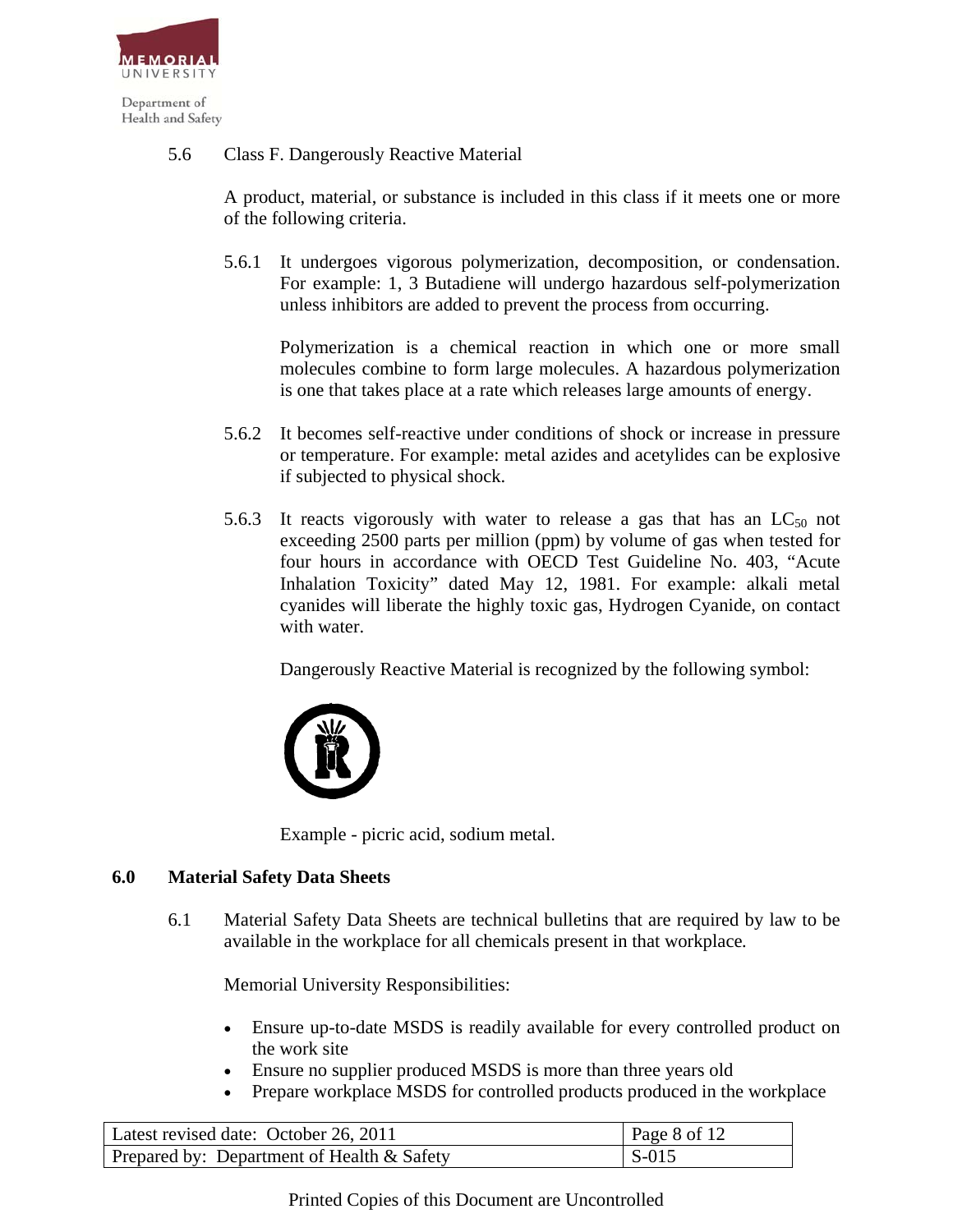

- Update workplace produced MSDS every three years or within 90 days of receipt of new information
- Ensure all relevant MSDS's are readily available to all workers who work with or in the proximity of controlled products, the OH&S committee, or safety & health representative
- Ensure the workers understand the content and significance of the information on the MSDS
- Ensure all workers know where to locate the MSDS's
- Provide all MSDS information to the medical attendant if a medical emergency occurs
- 6.2 Supplier Responsibilities Suppliers shall ensure:
	- An up-to-date MSDS accompanies each shipment of a controlled product to a workplace
	- MSDS is updated and sent to the users as products are modified
	- Update MSDS at least every three years or when products are modified
- 6.3 Worker Responsibilities Workers shall:
	- Ensure they handle and use the controlled product as specified in the MSDS
	- Ensure they understand the contents of the MSDS and, if in doubt, contact the Supervisor or Safety Officer for advice
	- Ensure they know where to locate the MSDS's available for their reference
	- Report immediately any spills, leaks, or exposures to the controlled product as prescribed on the MSDS to their supervisor.

## **7.0 Labels**

- 7.1 Labels shall be applied to controlled products or containers in which controlled products are packaged. The label is designed and intended to be a source of information on a controlled product that will alert employers and employees to hazards and safe work procedures associated with the product.
- 7.2 Two types of labels are prescribed in the legislation
	- Supplier Label For use with controlled products distributed to Canadian workplaces.
	- Workplace Label For use in cases where controlled products are removed from their original containers and used in the workplace.
- 7.3 Memorial University Responsibilities Memorial will ensure:
	- Workers are properly instructed/trained on labelling
	- Products in the workplace are properly labelled

| Latest revised date: October 26, 2011         | Page 9 of 12 |
|-----------------------------------------------|--------------|
| Prepared by: Department of Health $\&$ Safety | $\sim$ S-015 |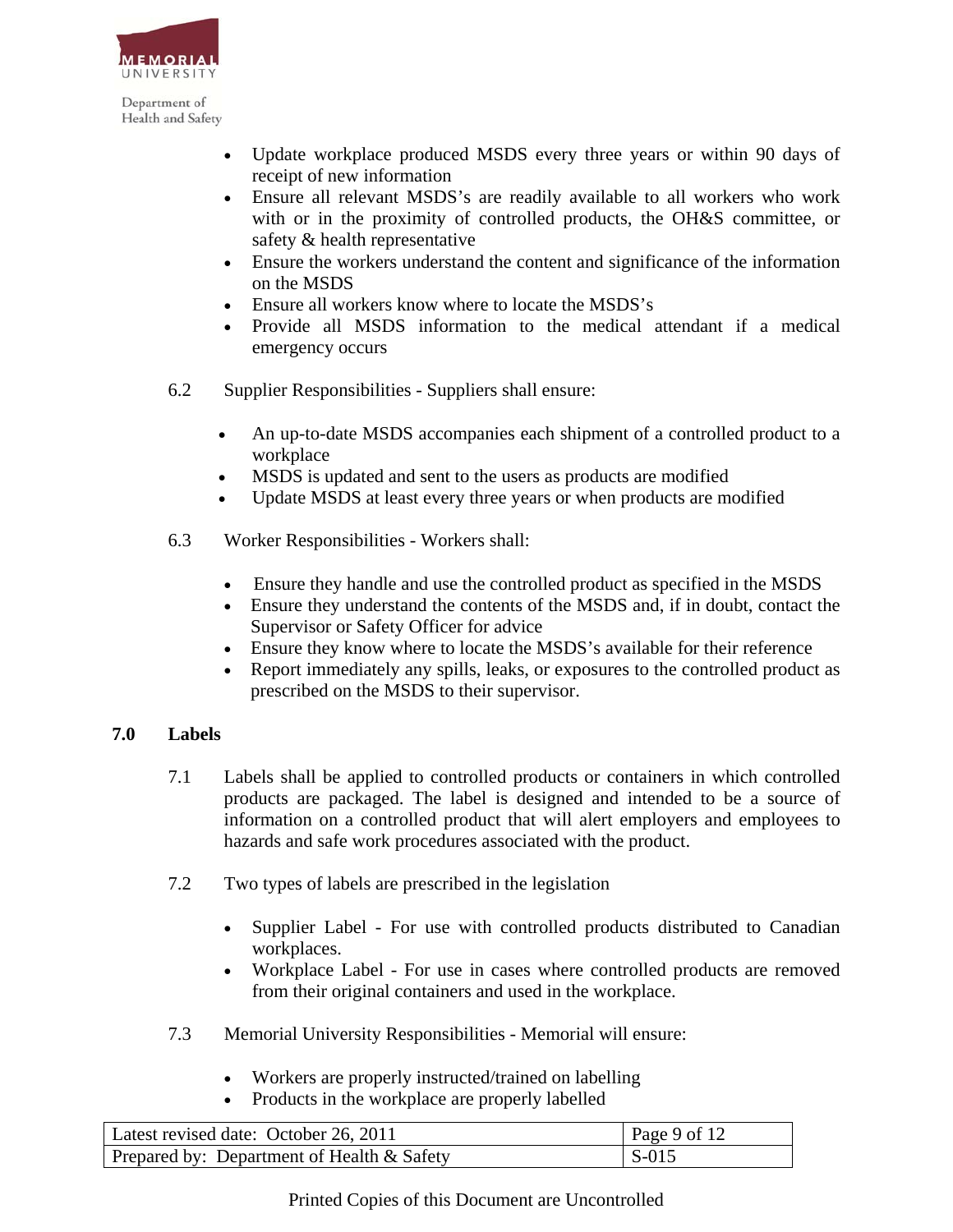

- Products are not used without appropriate labels
- Labels are not defaced or removed in the workplace
- Identifiers are provided when labelling is not practical
- Suppliers are informed when products are received without proper labels (illegible, torn, or defaced)
- 7.4 Worker Responsibilities Workers must:
	- Know and understand the label content requirements
	- Understand the significance of the information on the labels
	- Know the procedures for safe use
	- Handle the product in accordance with the identifier alerts
	- Follow instructions provided by the supervisors
	- Advise immediate supervisor of any labels that are illegible or cannot be understood
	- Do not deface or remove labels from containers unless it is empty and properly rinsed out
- 7.5 Label Design The label on a controlled product or a controlled product container shall be applied in a border which is:
	- in a colour that contrasts with the background against which it appears designed as depicted in the sketch below
	- be applied on a part of the controlled product or the controlled product container which is displayed under normal storage and use conditions

Label Example:



| Latest revised date: October 26, 2011      | Page 10 of 12 |
|--------------------------------------------|---------------|
| Prepared by: Department of Health & Safety | $\sim$ S-015  |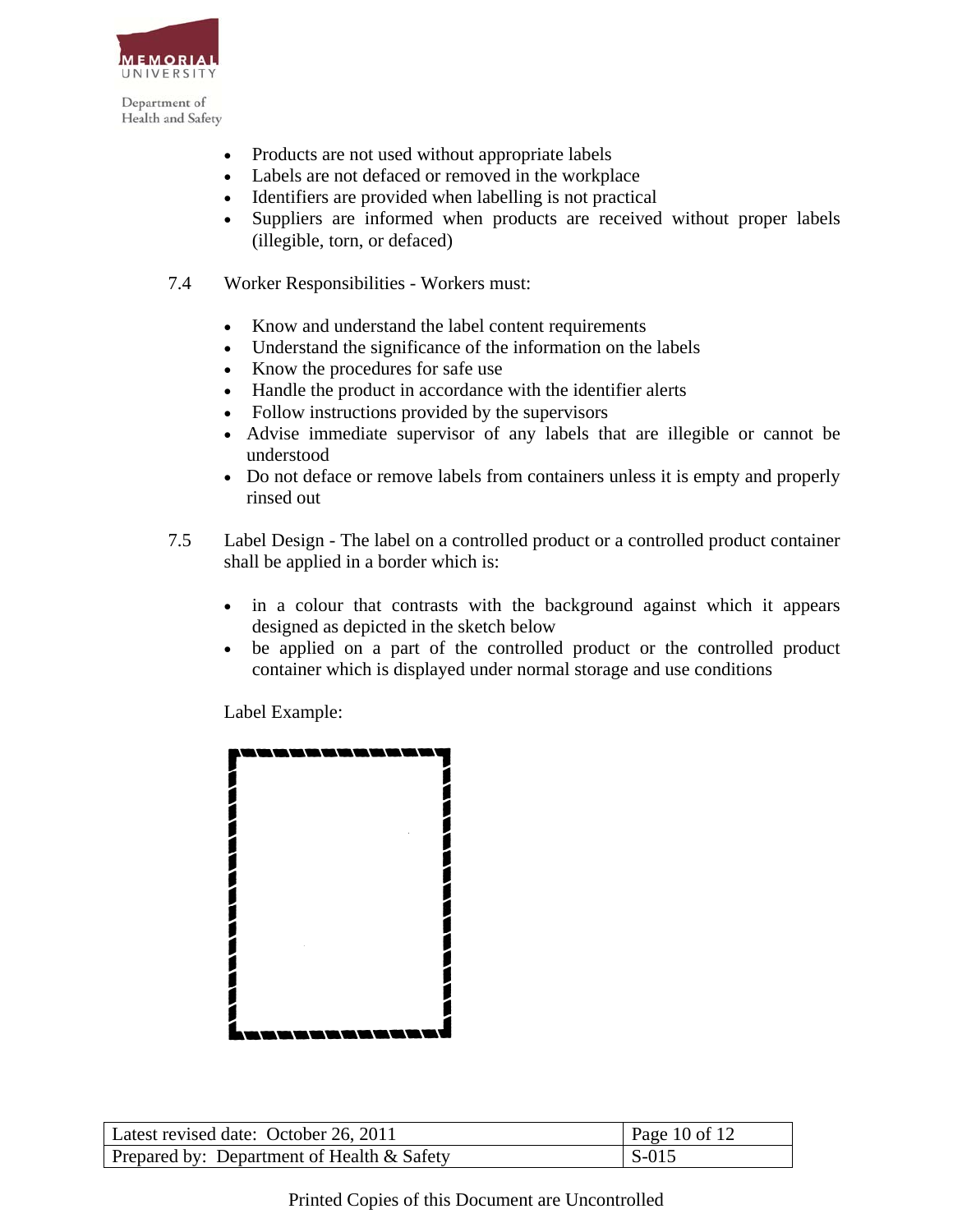

Health and Safety

## **8.0 Worker Training**

- 8.1 Memorial University managers and supervisors shall ensure that a worker who works with a controlled product or in proximity to a controlled product is educated in WHMIS and all hazard information received from a supplier concerning that controlled product. All further hazard information of which Memorial is aware of concerning the use, storage, and handling of that controlled product will be communicated to workers.
- 8.2 Where a controlled product is produced in a workplace, Memorial University managers and supervisors shall ensure that a worker who works with that controlled product or in proximity to that controlled product is informed about all hazard information about the product, its use, storage, and handling.
- 8.3 Memorial shall ensure that a worker who works with a controlled product or in proximity to a controlled product is instructed in:
	- The content required on a supplier label and workplace label and the purpose and significance of the information contained on it.
	- The content required on a Material Safety Data Sheet and the purpose and significance of the information contained on the MSDS.
	- Procedures for the safe use, storage, handling, and disposal of a controlled product.
	- Procedures for the safe use, storage, handling, and disposal of a controlled product contained or transferred in a pipe, a piping system including valves, a process vessel, a reaction vessel, or (v) a tank car, tank truck, ore car, conveyor belt, or similar conveyance.
	- Procedures to be followed where fugitive emissions are present; and
	- Procedures to be followed in case of an emergency involving a controlled product.
- 8.4. Memorial shall ensure that the program of worker education is developed and implemented specifically for the University environment, related to the University's OH&S Management System, and developed in consultation with the joint Occupational Health and Safety Committees.
- 8.5 Memorial will ensure, so far as is reasonably practicable, that the program of WHMIS worker instruction results in a worker being able to apply the information as needed to protect their own health and safety and the health and safety of those with whom they work.
- 8.6 On an annual basis, the Department of Health & Safety will work in consultation with all respective departments to develop a training schedule to ensure all required WHMIS training or refresher training is conducted as required.

| Latest revised date: October 26, 2011      | $\vert$ Page 11 of 12 |
|--------------------------------------------|-----------------------|
| Prepared by: Department of Health & Safety | $\vert$ S-015         |